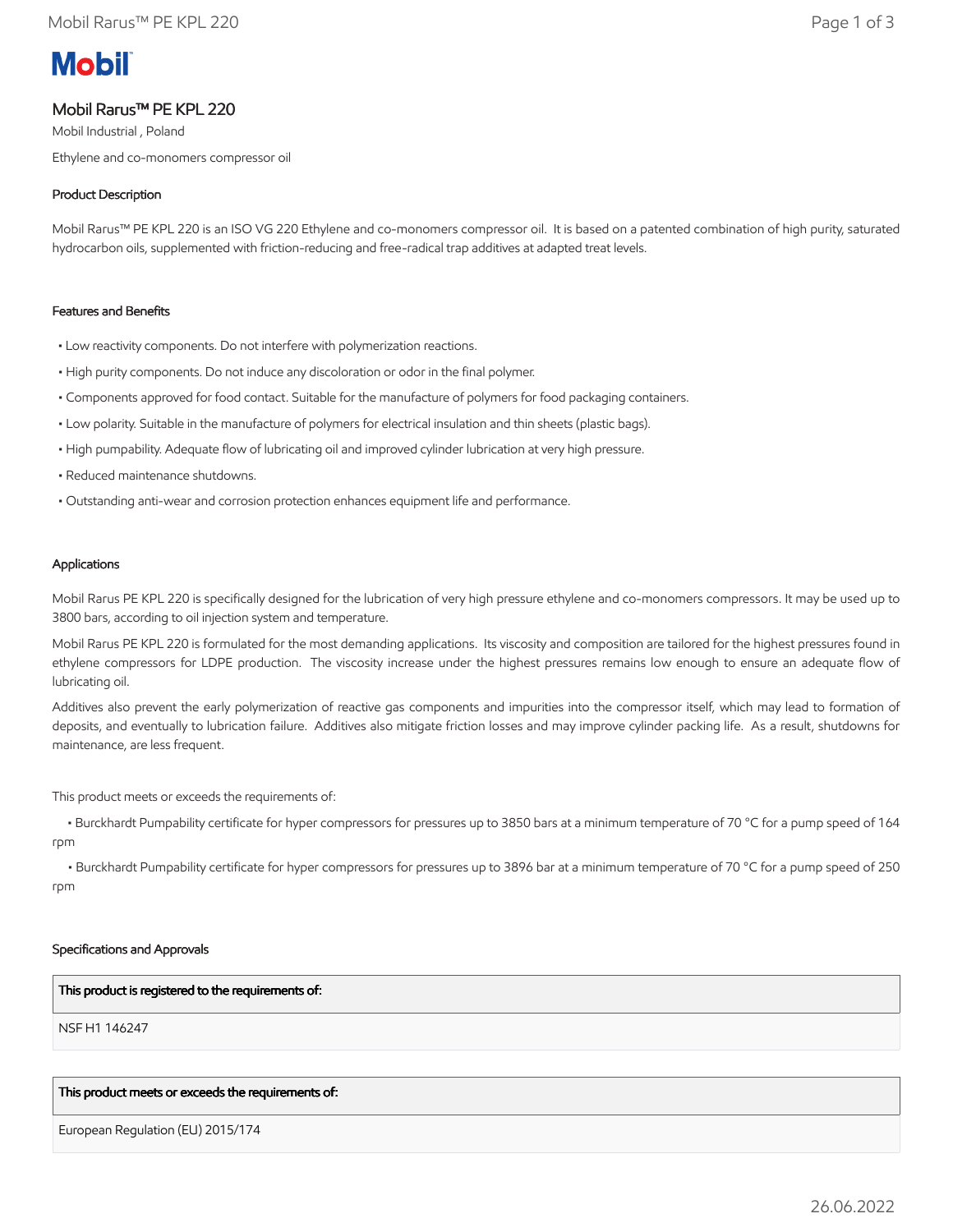| This product meets or exceeds the requirements of: |
|----------------------------------------------------|
| US Pharmacopeia <661> (vol. 1,                     |
| FDA 21 CFR 177.1520                                |
| FDA 21 CFR 178.3570                                |
| Burckhardt VSB 1001180                             |

#### Properties and Specifications

| Property                                      |                |
|-----------------------------------------------|----------------|
| Grade                                         | <b>ISO 220</b> |
| Density @ 15 C, kg/l, ASTM D4052              | 874            |
| Kinematic Viscosity @ 40 C, mm2/s, ASTM D445  | 210            |
| Saybolt Color, ASTM D156                      | $+30$          |
| Flash Point, Cleveland Open Cup, °C, ASTM D92 | 270            |
| Pour Point, °C, ASTM D97                      | $-12$          |
| Total Acid Number, mgKOH/g, ASTM D664         | 0.5            |
| Water Content, max ppm, ASTM D6304            | < 100          |

#### Health and safety

Health and Safety recommendations for this product can be found on the Material Safety Data Sheet (MSDS) @ [http://www.msds.exxonmobil.com/psims](http://www.msds.exxonmobil.com/psims/psims.aspx) /psims.aspx

All trademarks used herein are trademarks or registered trademarks of Exxon Mobil Corporation or one of its subsidiaries unless indicated otherwise.

#### 09-2021

ExxonMobil Lubricants & Specialties Europe, division of ExxonMobil Petroleum & Chemicals BV. This information relates only to products supplied in Europe (including Turkey) and the Former Soviet Union.

ExxonMobil Poland sp. z o.o. ul.Chmielna 85/87 00-805 Warszawa

You can always contact our Technical Help Desk engineers on Mobil lubricants and services related questions:<https://www.mobil.pl/pl-pl/contact-us>

Tel +48 22 556 29 00 Fax +48 22 620 16 61

Typical Properties are typical of those obtained with normal production tolerance and do not constitute a specification. Variations that do not affect product performance are to be expected during normal manufacture and at different blending locations. The information contained herein is subject to change without notice. All products may not be available locally. For more information, contact your local ExxonMobil contact or visit [www.exxonmobil.com](http://www.exxonmobil.com/)

ExxonMobil is comprised of numerous affiliates and subsidiaries, many with names that include Esso, Mobil, or ExxonMobil. Nothing in this document is intended to override or supersede the corporate separateness of local entities. Responsibility for local action and accountability remains with the local ExxonMobil-affiliate entities.